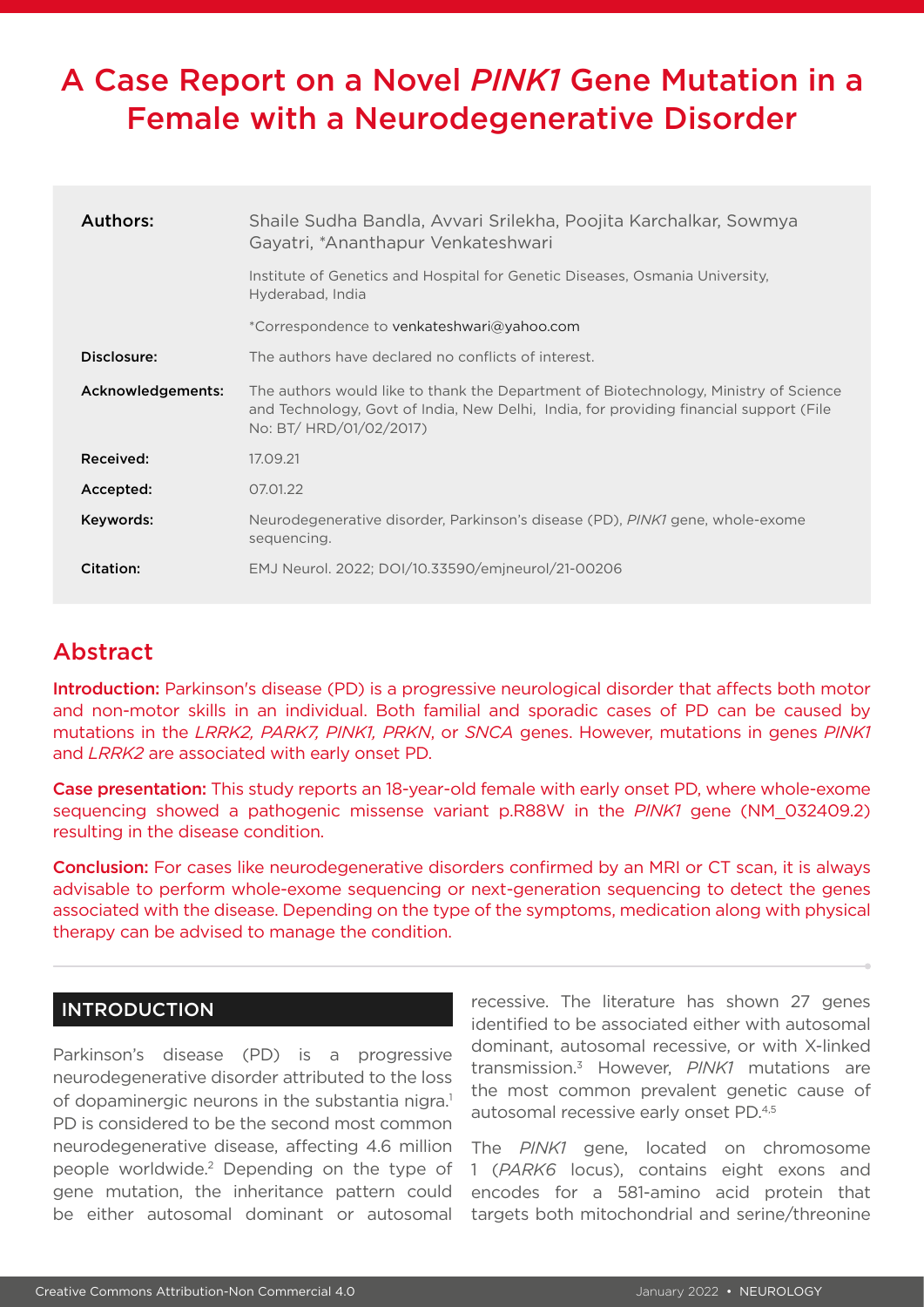kinase domains, which were identified to be a cause of autosomal recessive PD.<sup>6,7</sup> The gene is. therefore, responsible for fine-tuning the network and energy metabolism of the mitochondria. It regulates parkin translocation in impaired mitochondria and drives their removal via selective autophagy.<sup>2,8</sup> The mutations in the *PINK1* gene result in the malfunctioning of the mitochondria, particularly when cells are stressed, causing neurodegeneration such as inflammation, apoptosis, or dendritic morphogenesis in humans.9,10

The purpose of the case study is to evaluate an 18-year-old female with an early onset neurodegenerative disease and a heterozygous gene mutation in the *PINK1* gene, which is reported here for the first time in India to the best of the authors' knowledge.

#### CASE PRESENTATION

#### History and Examination

An 18-year-old female, born to a nonconsanguineous couple, was referred to the authors' institute for genetic evaluation. On clinical examination, the patient presented with left hand dystonia, progressive flexion contracture of the left hand and leg, difficulty writing, left hemi-dystonia, and left leg gait abnormality. Since the subject was 12 years old, their pupils have remained reactive to light and no Kayser–Fleischer rings have been observed under slit-lamp examination. MRI and CT scan evaluations showed normal reports. The levels of serum copper (136.5 µg/dL), serum ceruloplasmin (27.2 µg/dL), and urine copper (11.5 µg/day) were within normal range. Both parents of the index case and their sibling exhibited normal behaviour with no history of genetic disease.

### Complimentary Examination

The index case was evaluated for wholeexome sequencing, using this massively parallel sequencing method to identify the molecular and genetic basis of suspected genetic conditions. Genomic DNA was enriched for the complete coding regions and splice site junctions of the genes of the specimen. Paired-end sequencing was performed with 2x100 and 2x150 chemistry on an Illumina platform (San Diego, California, USA). Reads were assembled and aligned to

reference sequences based on National Center for Biotechnology Information (NCBI) RefSeq transcripts and the human genome build GRCh37 (hg19). Data was filtered and analysed to identify variants of interest and interpreted in the context of a single most damaging, clinically relevant transcript for the report, indicated as a part of variant details. Variant calling and filtering were performed by the OrionSeek algorithm (St. Louis, Missouri, USA), which is currently benchmarked to the Genome in a Bottle (GIAB) variant callset for these target regions.

Whole-exome sequencing results showed a heterozygous variant of uncertain significance with the *PINK1* missense variant p.R88W, which had not been previously reported as a pathogenic variant nor as a benign variant, to the authors' knowledge. The variant p.R88W was observed in only two patients with early onset PD. These individuals presented in heterozygote form as per the genome aggregation database data (0.001%). Whole-exome sequencing details of the proband revealed the gene and transcript of *PINK1* (NM\_032409.2) at exon 1 location on chromosome 1p36.12, with a variant c.262C>T (p.Arg88Trp). This is classified as a heterozygous variant with an uncertain significance, inherited in an autosomal recessive inheritance pattern, leading to PD-6 with an early onset.

#### **DISCUSSION**

PD is the second most common neurodegenerative disease, affecting approximately 1% of people over 50 years of age worldwide.11 During the fourth decade of life, the prevalence ranges from 41 per 100,000 people, compared with more than 1,900 per 100,000 for those 80 and above. PD is a long-standing progressive neurodegenerative disorder with the involvement of both genetic and non-genetic factors. It is outlined pathologically by the conspicuous and selective loss of dopaminergic neurons, projecting from the *substantia nigra pars compacta* to the striatum, and by the accumulation of intracytoplasmic proteinaceous inclusions known as Lewy bodies.<sup>12</sup> The present study revealed an unreported heterozygous mutation in the *PINK1* gene, causing impaired motor skills in the proband at an early age. The gene mutation at p.Arg88Trp in the *PINK1* gene of the proband may deregulate the protein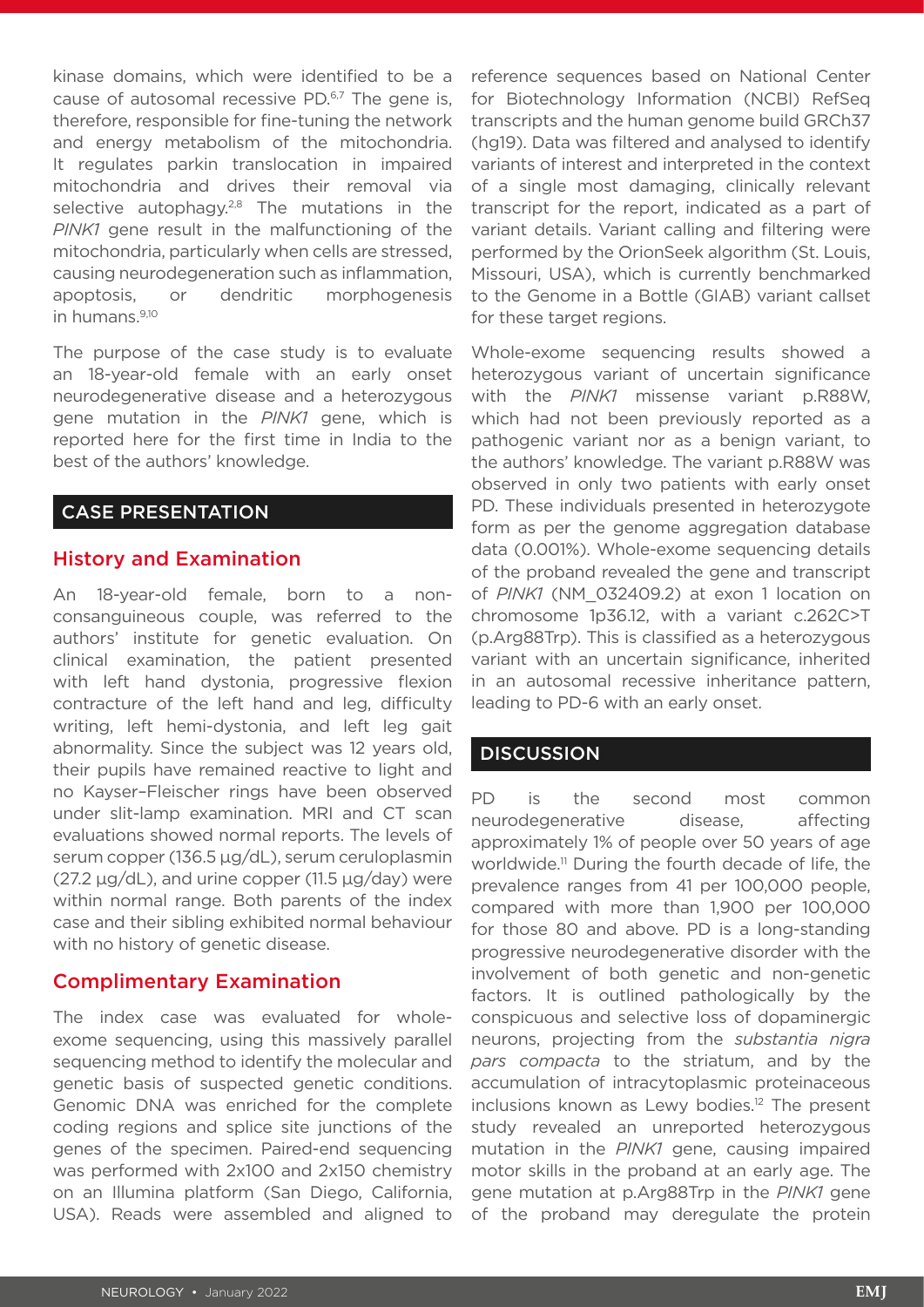synthesis, which could result in dopaminergic neuronal dysfunction.

The clinical features observed in the present study are in accordance with the earlier studies of Ibáñez et al.,<sup>3</sup> where flexion contracture of the left hand was reported. Valente et al.<sup>4</sup> observed that the *PINK1* gene is responsible for *PARK6* associated autosomal recessive PD, with either a homozygous missense mutation (G309D) or a homozygous truncating mutation (W437X) in Spanish and Italian kindreds, respectively. A study by Gandhi et al.13 indicated that the *PINK1* gene mutation in parkinsonism highlights two points: the molecular link between mitochondria and neurodegeneration in PD and the importance of the kinase signalling pathway in the pathogenesis of dopaminergic nigral cell death.<sup>13</sup>

Heterozygous mutations in genes causing autosomal recessive forms of parkinsonism (i.e., the *DJ-1*, parkin, and *PINK1* genes) have been identified in cases of sporadic PD where their contribution to disease causation remains unclear. Abou-Sleiman et al.14 have identified heterozygous mutations in the *PINK1* gene in sporadic PD cases with a higher frequency than in control groups. One important hypothesis is that heterozygous mutations may have a functional effect on the encoded protein as a result of haploinsufficiency. Earlier studies have emphasised that PET scans of clinically unaffected relatives of cases who carry heterozygous mutations in the *PINK1* gene revealed a reduction of 18F-dopa uptake in their nigrostriatal neurons, indicating a degree

of dopaminergic dysfunction.15 Thus, it appears that the presence of a heterozygous mutation of the *PINK1* gene in the proband can exert a functional effect on the PTEN-induced kinase 1 protein and subsequently on dopaminergic neuronal dysfunction.

In a study conducted by Ibáñez et al., $3$  the mutation analysis of 177 cases for both *PINK1* and parkin gene mutations in Europe and North Africa for early onset PD revealed 7 cases with *PINK1* gene mutations with an early onset of the disease, and 90 cases with parkin gene mutation, which was reported to appear in the third decade of life. In comparison, the phenotypic representation of the individuals is similar for both of the gene mutations, except for that of the age of onset.<sup>3</sup> The symptoms observed in the proband may be due to the deregulated expression of the *PINK1* gene, resulting in the neurodegenerative disorder PD-6.

#### **CONCLUSION**

The study suggests that comprehensive clinical diagnosis, along with advanced genetic testing procedures in neurodegenerative disorders, will provide further evidence that can be used to understand the role of known and novel gene mutations in the aetiology of PD. Further treatment strategies can then be employed based on the obtained gene mutations, which may also help in offering genetic counselling.

#### References

- 1. Quinn PMJ et al. PINK1/PARKIN signalling in neurodegeneration and neuroinflammation. Acta Neuropathol Commun. 2020;8(1):189.
- 2. Bertolin G et al. The TOMM machinery is a molecular switch in PINK1 and PARK2/PARKIN-dependent mitochondrial clearance. Autophagy. 2013;9(11):1801-17.
- 3. Ibáñez P et al. Mutational analysis of the *PINK1* gene in early-onset parkinsonism in Europe and North Africa. Brain. 2006;129(3):686-94.
- 4. Valente EM et al. Hereditary earlyonset Parkinson's disease caused by mutations in *PINK1*. Science. 2004;304(5674):1158-60.
- 5. Lunati A et al. The genetic landscape of Parkinson's disease. Rev Neurol (Paris). 2018;174(9):628-43.
- 6. Oh C-K et al. S-nitrosylation of PINK1 attenuates PINK1/parkin-dependent mitophagy in hiPSC-based Parkinson's disease models. Cell Rep. 2017;21(8):2171-82.
- 7. Wang P et al. *PINK1* p.K520RfsX3 mutation identified in a Chinese family with early-onset Parkinson's disease. Neurosci Lett. 2018;676:98- 102.
- 8. Ton ND et al. Rare and novel variants of *PRKN* and *PINK1* genes in Vietnamese patients with earlyonset Parkinson's disease. Mol Genet Genomic Med. 2020;8(10):e1463.
- 9. Selvaraj S, Piramanayagam S. Impact of gene mutation in the development of Parkinson's disease. Genes Dis. 2019;6(2):120-8.
- 10. Zhang Y et al. PINK1 inhibits local protein synthesis to limit transmission of deleterious mitochondrial DNA mutations. Mol Cell. 2019;73(6):1127- 37.
- 11. Barodia SK et al. Parkin and PINK1 functions in oxidative stress and neurodegeneration. Brain Res Bull. 2017;133:51-9.
- 12. Tanner CM, Goldman SM. Epidemiology of Parkinson's disease. Neurol Clin. 1996;14(2):317-35.
- 13. Gandhi S et al. PINK1 protein in